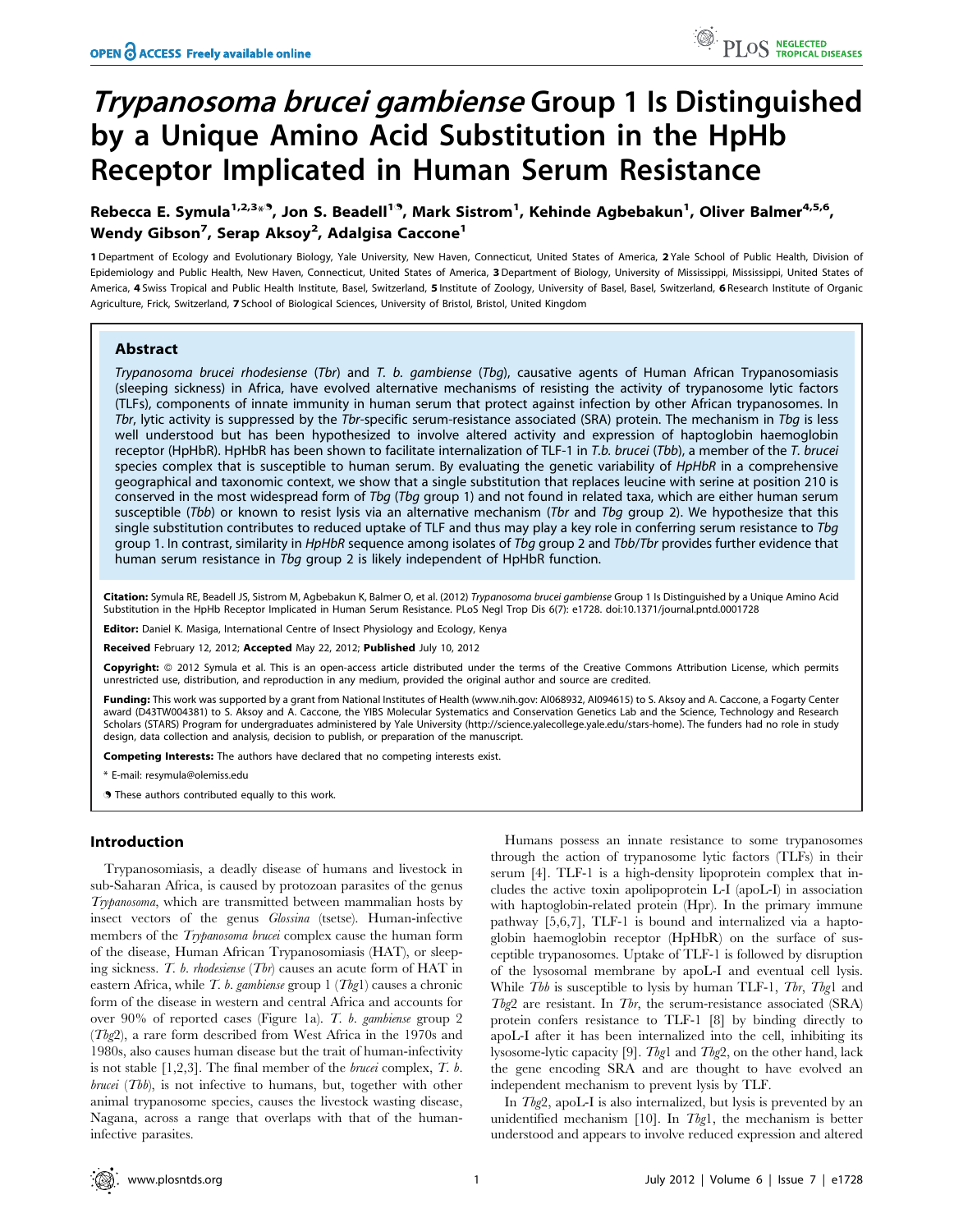#### Author Summary

Human African Trypanosomiasis, or sleeping sickness, is caused by two different parasites: Trypanosoma brucei gambiense (Tbg) and T. b. rhodesiense (Tbr). Each parasite employs a different mechanism to resist trypanosome lytic factor (TLF), the active innate immune component of human serum. In Tbg group 1, which causes the vast majority of disease cases, the mechanism is thought to involve the reduced activity of a receptor involved in binding and internalizing TLF. In this study, we investigate genetic variation in this receptor across a broad geographic sample of Tbg and closely related trypanosomes to test whether unique polymorphisms in the receptor from Tbg may explain its altered function. We identified a single mutation in all copies of the receptor gene sequenced from Tbg but not in any other closely related species. This finding suggests that this single mutation could play a key role in conferring human infectivity to Tbq. Given the possible consequences for drug development and diagnostics, we suggest that future functional studies target this mutation to fully elucidate its role.

function of the parasite HpHbR [11]. Sequencing of a few isolates of Tbg and Tbb led Kieft et al. [11] to suggest that mutations in  $HpHbR$  may have altered TLF-1 binding in Tbg1. Specifically, the authors identified five non-synonymous substitutions shared by the four sequenced isolates of Thg1, but not present in two Thb isolates. This work has helped to narrow the universe of possible structural differences in HpHbR that could, for example, eventually be exploited to design novel drugs to overcome Tbg1 resistance. However, the small number of isolates examined to date is not sufficient to determine whether the mutations are really Tbg1-specific. While genetic variation in  $Tbgl$  is extremely limited [12,13], the remainder of the T. brucei complex exhibits relatively high variation, most of which does not partition into neatly defined geographic or taxonomic units [14,15,16,17]. Thus, characterizing the genetic differences that contribute to a critical epidemiological trait such as human infectivity requires that those differences be evaluated in a comprehensive geographical and taxonomic context.

In the present study, we tested if the five non-synonymous substitutions previously hypothesized to alter HpHbR activity in Tbg1 [11] are both conserved in Tbg1 isolates and also absent from other T. brucei subspecies by examining HpHbR gene variation in T. brucei s.l. sampled across the entire range of the species complex. By narrowing the pool of substitutions that are specific to  $Tbgl$ , we expect to facilitate future functional studies aimed at understanding the contribution of HpHbR to conferring human serum resistance.

## Methods

#### Sampling

Isolates of Tbb, Tbg1, Tbg2 and Tbr, were selected to incorporate representative genetic diversity from the entire geographic range of the T. brucei complex (Table S1, Figure 1b). When available, we included isolates of all co-occurring taxa from each country sampled (Figure 1b).

# PCR amplification and sequencing

For each isolate, DNA was extracted as described in [17]. PCR was performed using primers designed from Tbb (TREU927) and Tbg1 (Dal972) TriTrypDB database sequences (Tb927.6.440 and Tbg972.6.120, respectively) to amplify a 1297 base pair (bp) fragment that encompassed the entire  $HpHbR$  gene (HpHbR\_F 5'

CGGGAAAGTTGTACGCAAG, HpHbR\_R2 5' CGACCACT TAATGTTACGAGG). For each PCR, 2-4 µL of a 1:10 dilution of DNA extract were used. PCR reactions were performed using the reagents provided with GoTaq® DNA Polymerase and Green Master Mix. Difficult templates were amplified using Failsafe PCR 2X PreMixes Buffers (Epicentre Biotechnologies, Madison WI). All PCR reactions used the following cycle: Initial denaturation 95<sup>°</sup>C for 2 min, 50 cycles of 95<sup>°</sup>C for 35 s, 58<sup>°</sup>C for 35 s, and  $72^{\circ}$ C for 1 min 20 s and a final extension at  $72^{\circ}$ C for 7 min. PCR success was verified with 1% agarose gel electrophoresis. PCR products were purified and then sequenced (Yale DNA Analysis Facility) using two internal primers located in the middle of the sequence (HpHbR\_F2in 5' TGCTCGAGATATTCCTCAAG, HpHbR\_Rin 5' CTCCCACTGAAGCATTAGAC). The sequenced fragment included 22 nucleotides upstream of the  $HpHbR$ start codon, the entire HpHbR gene and 62 nucleotides downstream of the  $HpHbR$  stop codon.

### Sequence analysis and phasing of alleles

Sequences generated using the internal primers overlapped by approximately 200 bp permitting the assembly of an entire contiguous sequence of the  $HpHbR$  gene. Contiguous sequences were constructed and chromatograms from each isolate were manually examined for double peaks using the CLCBio DNA Workbench 5.7 (Cambridge, MA). Sites with double peaks were assigned the appropriate nucleotide ambiguity code. Sequences were aligned manually using MacClade 4.08 [18].

Samples with double peaks were considered heterozygotes. We used the programs SeqPhase [19] to format files and PHASE 2.1.1 [20] to resolve individual alleles from heterozygous sequences. To assess evidence for recombinant alleles and to relax the assumption of a stepwise mutation model, we employed the recombination model (MR) and the parent-independent models, respectively. Each run used 1000 iterations and a burnin of 500 generations and thinning interval  $= 1$ . The dataset was run twice with different random starting seeds and checked for consistency. The replicate with the best average goodness-of-fit was selected for subsequent analyses.

### Phylogenetic analysis and amino acid alignment

Nucleotide DNA sequence alignments were generated from phased alleles in MacClade 4.08. Haplotype networks were constructed in the program TCS [21]. DNA sequences were translated to amino acids and aligned in MacClade 4.08. Noncoding regions were removed from sequences and amino acid sequences were compared to those generated by [11].

## Results

### Sampling and allelic phase inference

We collected 1296 bp of sequence from each of 65 T. brucei isolates: 32 from Tbb, 15 from Tbg1, five from Tbg2 and 13 from Tbr. In addition, we generated sequence for one isolate each of Trypanosoma equiperdum and Trypanosoma evansi (Table S1), both of which are also members of the subgenus Trypanozoon but are not human infective (reviewed in [3]).

Of the 67 isolates sequenced in this study, 30 were heterozygous at the locus sequenced. PHASE 2.1.1 inferred a total of 34 alleles present in the 67 isolates. For all heterozygotes, allele pairs had Bayesian posterior probabilities of 1.0 across replicate runs, indicating that no alternative allele sequences could be inferred from the heterozygotes.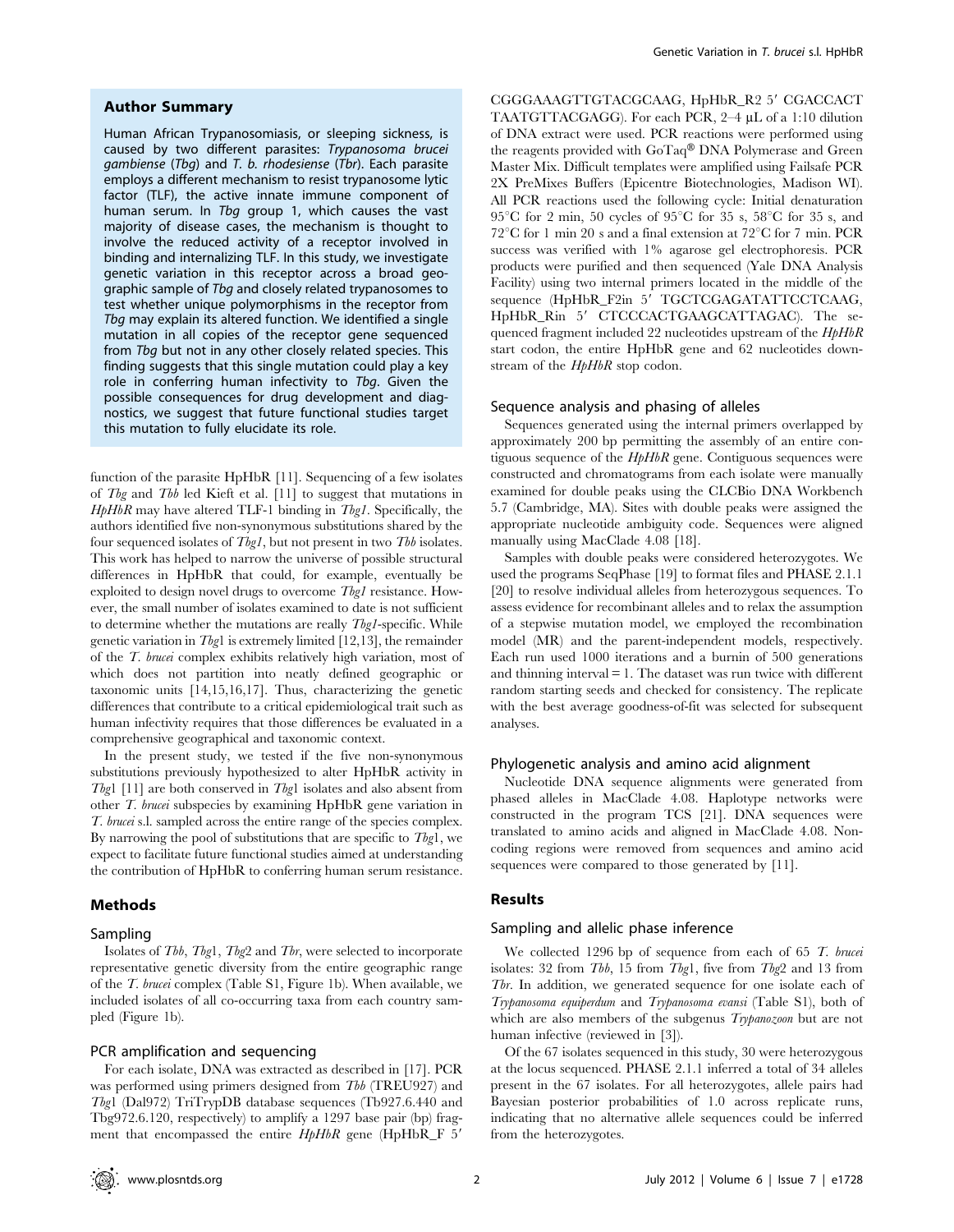

Figure 1. Trypanosoma brucei distribution, sampling scheme and relationships among HpHbR DNA and amino acid sequences. a. Approximate geographic distribution of the animal-restricted parasite T. b. brucei (blue) and the human-infective parasites T. b. gambiense groups 1 and 2 (Tbg1, green; Tbg2, yellow) and T. b. rhodesiense (Tbr; red) which cause human African trypanosomiasis. b. A haplotype network (top) shows the relationships among unique HpHbR alleles (represented by colored circles (sampled) or black dots (unsampled)) and highlights the differentiation of Tbg1 from other taxa at this locus. Each line in the network represents one nucleotide change. Circle size is proportional to allele frequency. Colored sections of the circles indicate the relative frequency with which a particular allele was recovered from different taxa within the subgenus Trypanozoon (key at bottom left). Dots on the map indicate the country where isolates of each taxon, as shown by color, were collected. Grey shading in the network joins alleles with an identical inferred amino acid sequence. Unique amino acid sequences found in this study are identified by a capital letter in the haplotype network and a corresponding letter in the alignment of variable positions (bottom right). Reference sequence A, previously identified in Tbb strain Lister 427 (Kieft et al. 2010) was not recovered in this study. Asterisks indicate amino acid sequences found in more than one isolate. Amino acids in the alignment are represented with standard single letter codes and color-coded for ease of comparison across sequences. The two amino acid sequences recovered from Tbg1 (Y and Z) share a single substitution at position 210 that was not found in any other taxa. Amino acid positions labeled in blue correspond to positions previously identified as playing a possible role in altered activity of HpHbR in Tbg1 (Kieft et al. 2010).

doi:10.1371/journal.pntd.0001728.g001

#### Nucleotide variation within and among T. brucei strains

The 34 alleles recovered in this study exhibited a total of 40 variable sites, of which four were located outside the HpHbR coding region. Each of these four sites occurred in a distinct allele (f2, c, u3, z1) across a total of five isolates (Boula  $(Tbg1)$ , STIB338  $(Tbr)$ , STIB386  $(Tbg2)$ , STIB777AE  $(Tbb)$ , and KP13  $(Tbb)$ ). The remaining 36 variable sites were found within the coding region of HpHbR (File S1).

Most allelic diversity  $(28$  alleles) was found in isolates of Tbb, Tbr and Tbg2 and much of this diversity was common to two or more taxa. Five of the seven alleles recovered from Tbr were identical to those found in Tbb. Likewise, four of the five alleles recovered from  $Tbg2$  were also identical to alleles in  $Tbb$ . The most common allele in this study (u1; Table S1) was recovered from Tbb, Tbr and Tbg2. In contrast to these observations, we recovered four distinct alleles from Tbg1, but none of these were shared with any member of the

subgenus Trypanozoon. Allelic diversity in Tbg1 was relatively low. Allele z1 (identical to the *Tbg1* sequence reported in Kieft et al. [2010]) was the most common Tbg1 variant and was recovered from 26 of 30 sampled chromosomes. The remaining Tbg1 alleles differed by only one nucleotide from this common variant, z1. Trypanosoma equiperdum sequences were more similar to Tbb and Tbr sequences, though both alleles from T. equiperdum were unique. In T. evansi, alleles were identical to the most common allele found in Tbb, Tbr and Tbg2 (Fig. 1b).

# Protein coding differences inferred from nucleotide sequence

The HpHbR protein consists of 403 amino acids. In silico translation of the DNA sequences of the 34 alleles described above yielded 25 unique protein sequences (Figure 1, Figure S1). Notably, the single nucleotide difference in HpHbR that distin-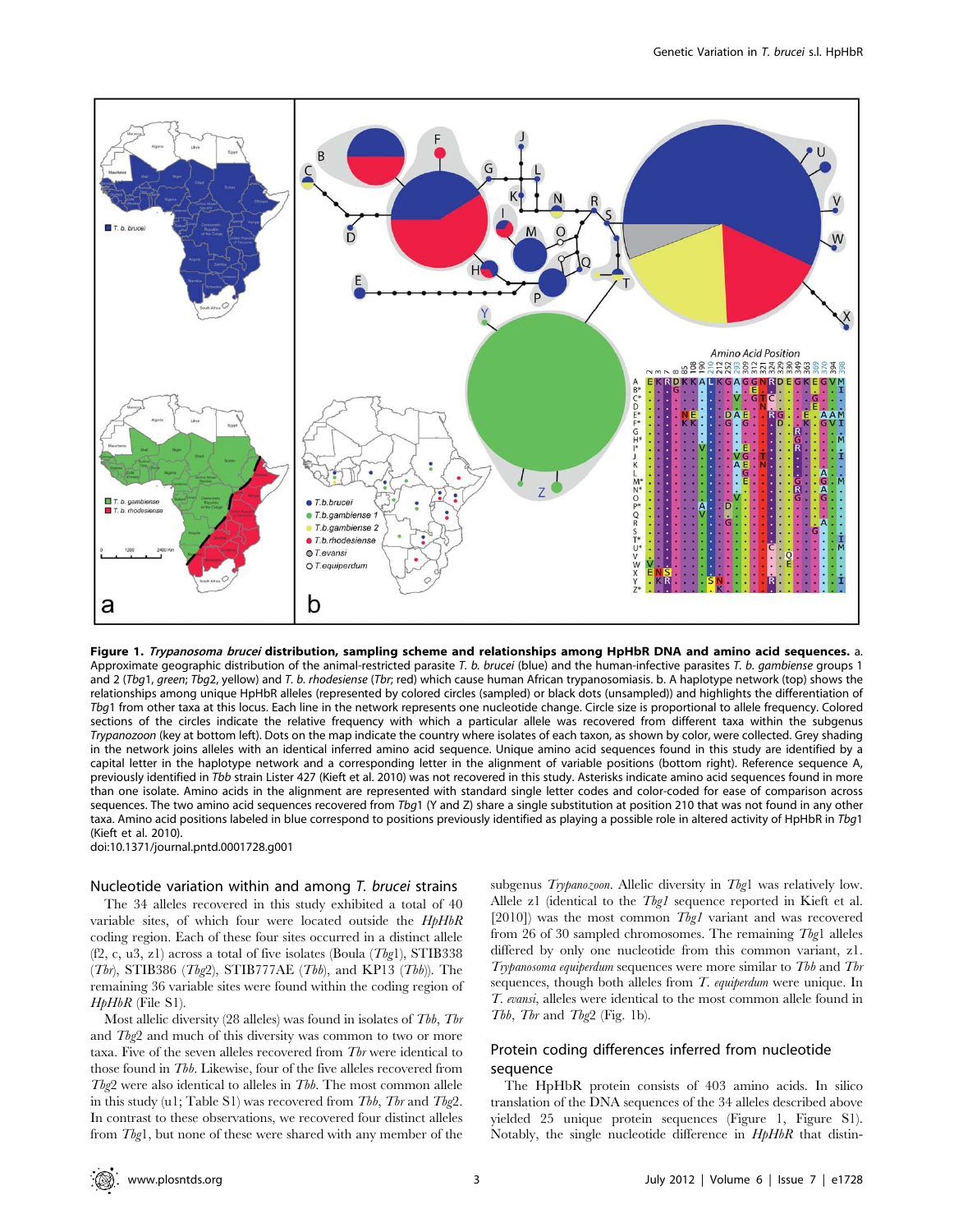guished all isolates of  $Tbgl$  from all other T. brucei isolates sampled in this study was non-synonymous, resulting in the replacement of leucine with serine at position 210 (L210S; Figure 1b, Figure S1). With one exception, all Tbg1 isolates possessed two copies of  $HpHbR$  that coded for just this single amino acid sequence  $(Z)$ . In the exception, isolate ITMAP020578, one allele coded for amino acid sequence Z and the second allele coded for a second peptide (Y) differing from Z by just one amino acid at position 212. All other variation in HpHbR amino acid sequences partitioned to differences within and among Tbb, Tbr and Tbg2.

#### **Discussion**

The primary goal of this study was to examine the genetic diversity of  $HpHbR$  in a broad geographical and taxonomic context to better characterize the mutations that potentially give rise to differences in HpHbR function and that may contribute to the phenotype of human serum resistance observed in Tbg1. An earlier study of  $HpHbR$  genetic diversity in a limited sample of parasite isolates identified five non-synonymous substitutions shared by  $Tbg1$ , but not found in  $Tbb$ , suggesting that these five differences could play an important functional role [11]. By sampling more broadly across the subgenus *Trypanozoon* and across Africa, we have demonstrated that just one of these substitutions (L210S) is conserved in Tbg1 and also absent from the most closely related trypanosome taxa, all of which are either susceptible to human serum  $(Tbb)$  or known to possess an alternative resistance mechanism ( $Tbr$  or  $Tbg2$ ). Although our sample size remains relatively limited compared to the vast number of parasites distributed widely across Africa, the extremely low genetic diversity observed in Tbg1 HpHbR is consistent with prior population genetic studies [12,13,17] and we hypothesize that the mutation L210S is likely fixed in the taxon. This could be extended to field-circulating Tbg1 by using either allele specific PCR primers or a restriction fragment length polymorphism (RFLP) that targets the single nucleotide substitution (e.g., enzyme  $PleI$ ).

To the extent that the unique substitution in Tbg1 HpHbR prevents the uptake of TLF-1, this single amino acid change may play a key role in conferring serum resistance to this parasite. A role for HpHbR in facilitating lytic activity of human serum was originally established by experiments demonstrating that loss of HpHbR in Tbb (through RNA interference or gene knockout) conferred resistance to TLF-mediated lysis [22]. Later work demonstrated that Tbb selected to be TLF-1-resistant exhibited reduced HpHbR expression. Furthermore, the ectopic expression of Tbg1 HpHbR (using an allele identical to the most common Tbg1 allele identified in our study) in these serum resistant  $Tb\bar{b}$ was not sufficient to restore human serum susceptibility, providing evidence for the altered function of Tbg1 HpHbR [11]. Our data indicate that this altered function likely stems from the L210S mutation in Tbg1, a substitution that effects an approximate 20-fold reduction in the affinity of HpHbR for HpHb [23]. Given that L210S appears to be the single mutation that distinguishes Tbg1  $HpHbR$  from the  $HpHbR$  of all closely related members of the *Trypanozoon* subgenus, we hypothesize that this single mutation could play a major role in the serum resistance of Tbg1. However, this mutation is unlikely to be the sole factor. As noted previously, reduced expression levels of HpHbR are also likely to play a role in  $Tbg1$  serum resistance [10,11]. Also, while HpHbR is likely to be the main route of entry into the cell for TLF-1, poorly characterized alternative routes appear to exist for both TLF-1 and TLF-2, a second HDL particle that also exhibits trypanolytic activity [6]. Finally, an *in vitro* study has

demonstrated that, regardless of receptor function, Tbg1 may be inherently resistant to apoL-1, the active trypanolytic factor in human serum [10]. While HpHbR may only be one component of Tbg1 serum resistance, the possible benefit of designing new drugs targeted to this receptor variant warrants further functional study to fully circumscribe its effect on serum resistance.

In contrast to  $Tbg1$ , the mechanism of  $Tbg2$  resistance to human serum is thought to be independent of HpHbR, based on the finding that HpHbR from  $Tbg2$  internalizes TLF-1 at a rate similar to that observed in Tbb and Tbr  $[10]$ . While that study included just a single strain of  $Tb\varrho_2$  (STIB386), our results, which include data for several additional strains, suggest that this conclusion is likely to hold more broadly in  $Tb\varrho 2$ . Sequencing of  $HpHbR$  indicated that several isolates of  $Tbg2$  shared sequence identity with isolates of both  $Tbb$  and  $Tbr$ , while exhibiting no overlap with isolates of Tbg1, a result that is consistent with previous surveys of neutral genetic markers [13,17]. The genetic similarity of  $HpHbR$  observed among a large collection of isolates of Tbb, Tbr, and Tbg2 suggests that the function of HpHbR in Tbg2 is more likely to reflect that of Tbb and Tbr than Tbg1 and further supports the conclusion that Tbg2 serum resistance is independent of HpHbR. Our study surveyed only five strains of  $Tbg2$ , but even these five strains exhibited substantially more diversity than Tbg1 at both the nucleotide and amino acid level. The genetic variability of  $HpHbR$  in Tbg2 reiterates the fact that Tbg2, unlike Tbg1, is not genetically homogeneous and suggests that future studies should consider this diversity when examining functional differences among parasite subgroups.

#### Supporting Information

Figure S1 Amino acid alignment of the complete HpHbR gene. Amino acids are identified by a unique color and a single letter abbreviation at the top of the figure. Letters at left identify unique amino acid sequences shown in Figure 1b. An asterisk (\*) indicates that multiple isolates share the same amino acid sequence (see Table S1). Variable positions are highlighted below the alignment.



File S1 This file contains the DNA sequences from each of the alleles identified in this study. Allele sequences were inferred from direct sequences in silico using the program PHASE 2.1.1 (Stephens et al. 2001). (FAS)

Table S1 Subgenus Trypanozoon isolate taxonomic classification, collection information and characterization of genetic variation at the HpHbR locus. (DOCX)

# Acknowledgments

We are grateful to Richard Echodu for providing the T. b. brucei sample from Arua, Uganda. We are very grateful to Pascal Grébaut (CIRAD-IRD/LRCT, Montpellier) and Anne Clarisse Lekane (IRD, Montpellier) for sharing isolates for our analyses.

#### Author Contributions

Conceived and designed the experiments: JSB. Performed the experiments: RES JSB KA. Analyzed the data: RES. Contributed reagents/materials/ analysis tools: OB WG SA AC. Wrote the paper: RES JSB MS. Provided isolates for sequencing: OB WG. Provided valuable contributions to the direction, scope and composition of the paper: JSB MS OB SA WG AC.